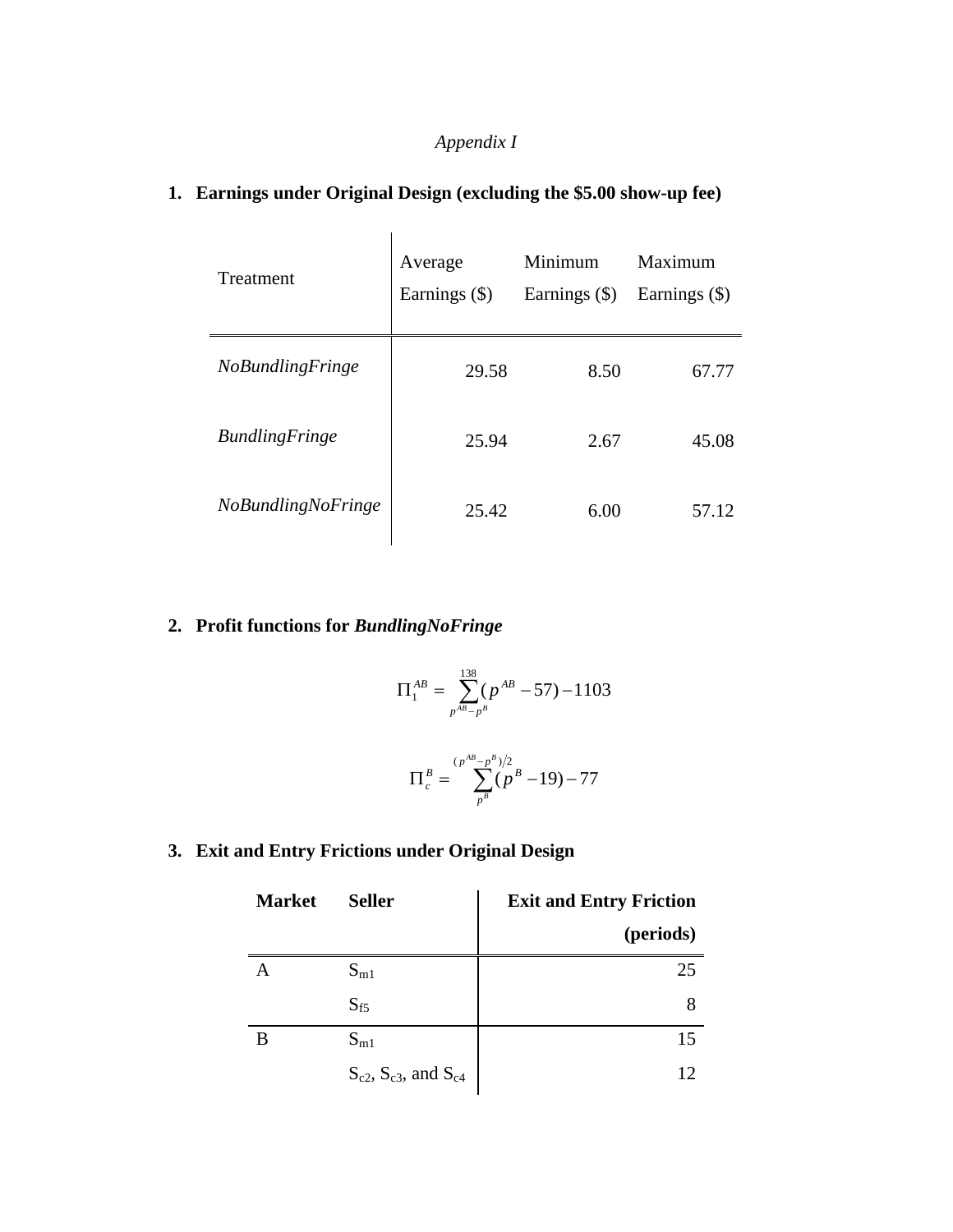**4. Demand and Marginal Cost Schedules in C Market under Original Design** 



**5. Supply Parameters in C Market** 

| <b>Seller</b>                      |    |    | Capacity Fixed Cost Marginal Cost |
|------------------------------------|----|----|-----------------------------------|
| $S_{c2}$ , $S_{c3}$ , and $S_{c4}$ | 14 | 55 |                                   |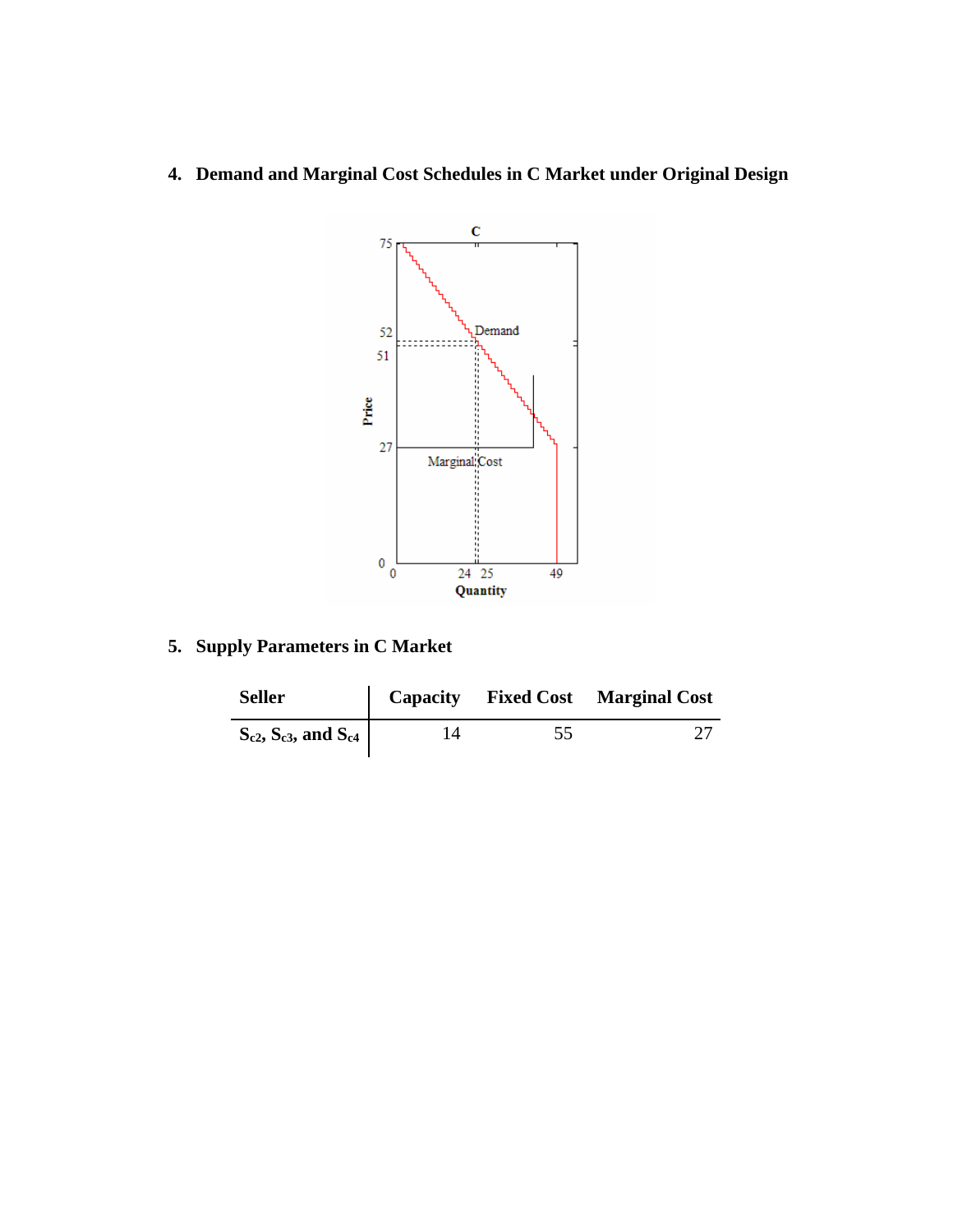| Treatment                        | Average<br>Earnings (\$) | Minimum<br>Earnings $(\$)$ | Maximum<br>Earnings $(\$)$ |
|----------------------------------|--------------------------|----------------------------|----------------------------|
| NoBundlingFringeExclusion        | 27.99                    | 18.37                      | 40.86                      |
| <b>BundlingFringeExclusion</b>   | 27.02                    | 6.13                       | 90.61                      |
| NoBundlingNoFringeExclusion      | 34.73                    | 23.86                      | 50.52                      |
| <b>BundlingNoFringeExclusion</b> | 30.79                    | 19.89                      | 41.43                      |

#### **6. Earnings under Exclusion Design (excluding the \$5.00 show-up fee)**

**7. Histogram of Number of Competitors in B Market under Exclusion Design without Four Additional Treatments** 

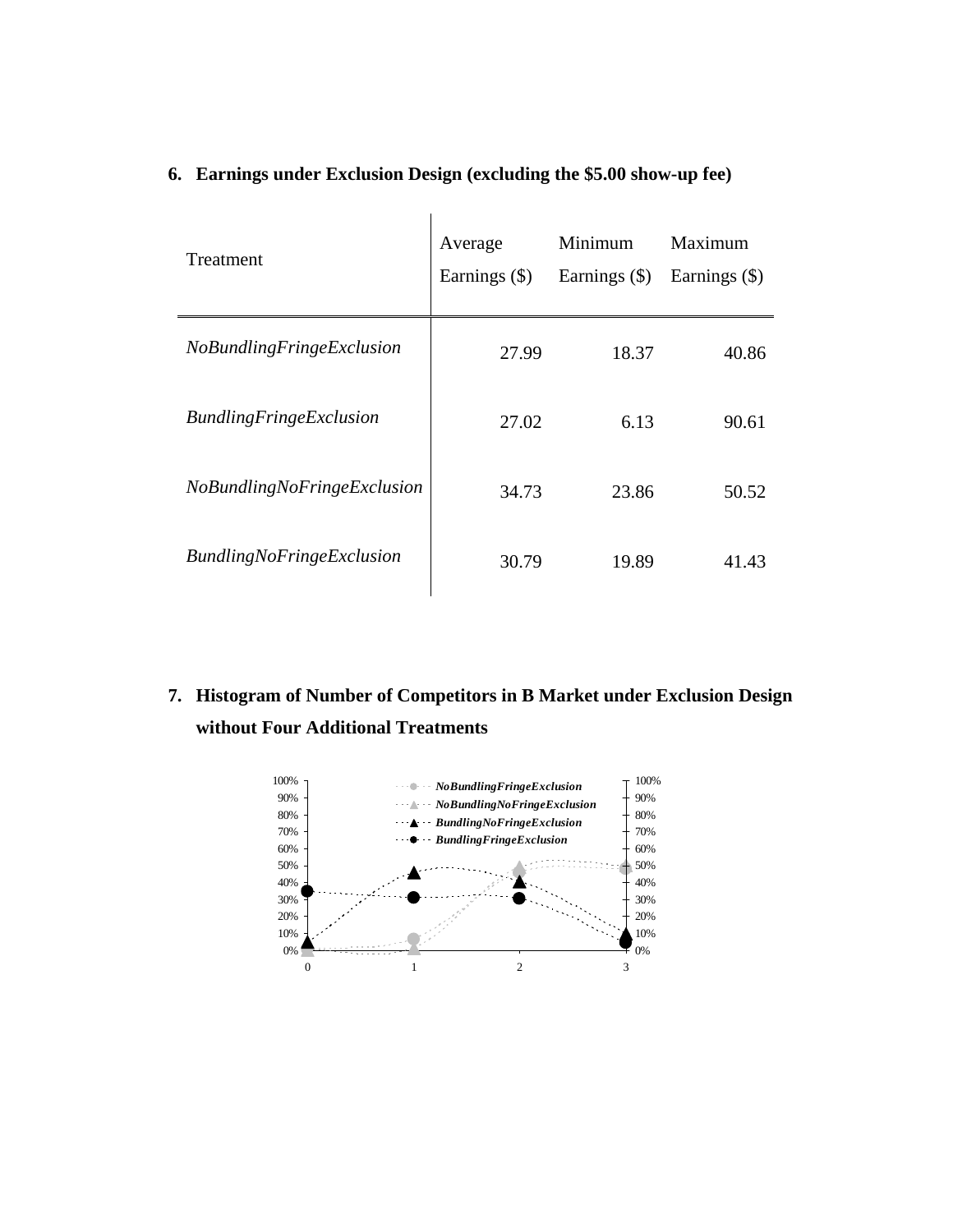

**8. Time Series of Transaction Prices under Treatments without a Fringe in Exclusion Design** 

**Period**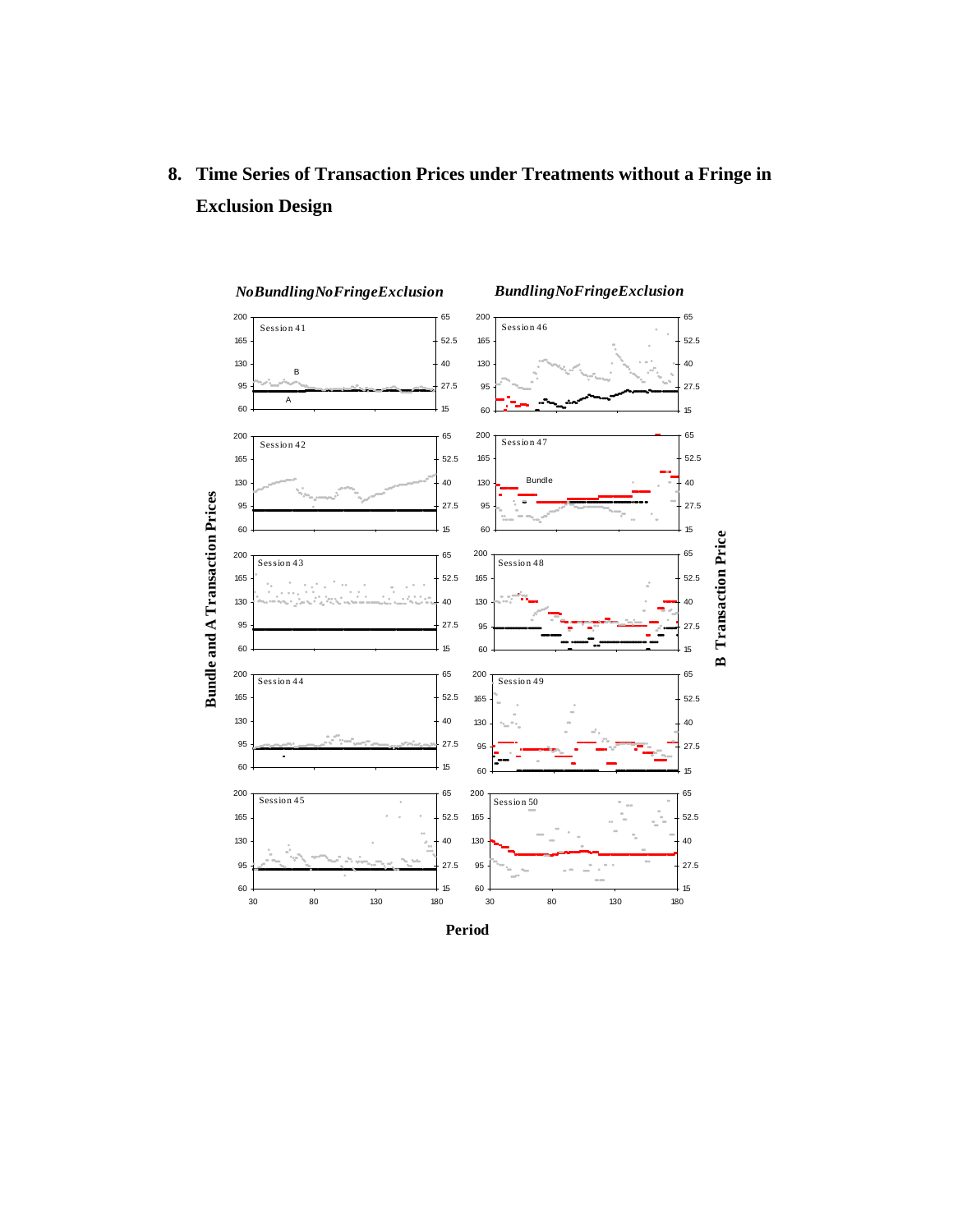

# **9. Time Series of Transaction Prices under Treatments with a Fringe in Exclusion Design**

**Period**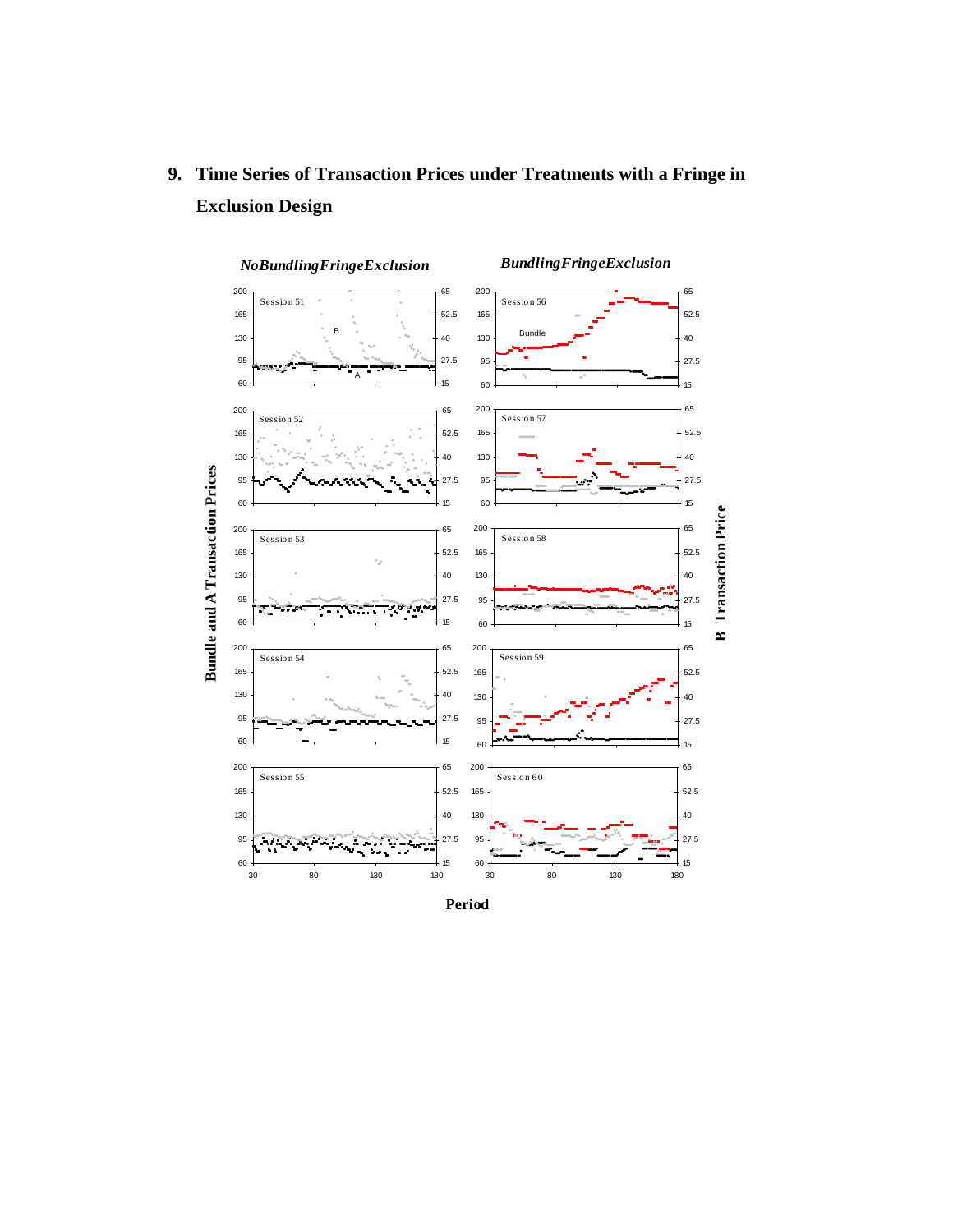# **10. Time Series of Transaction Prices under Additional Four Treatments in Exclusion Design**



**Period**